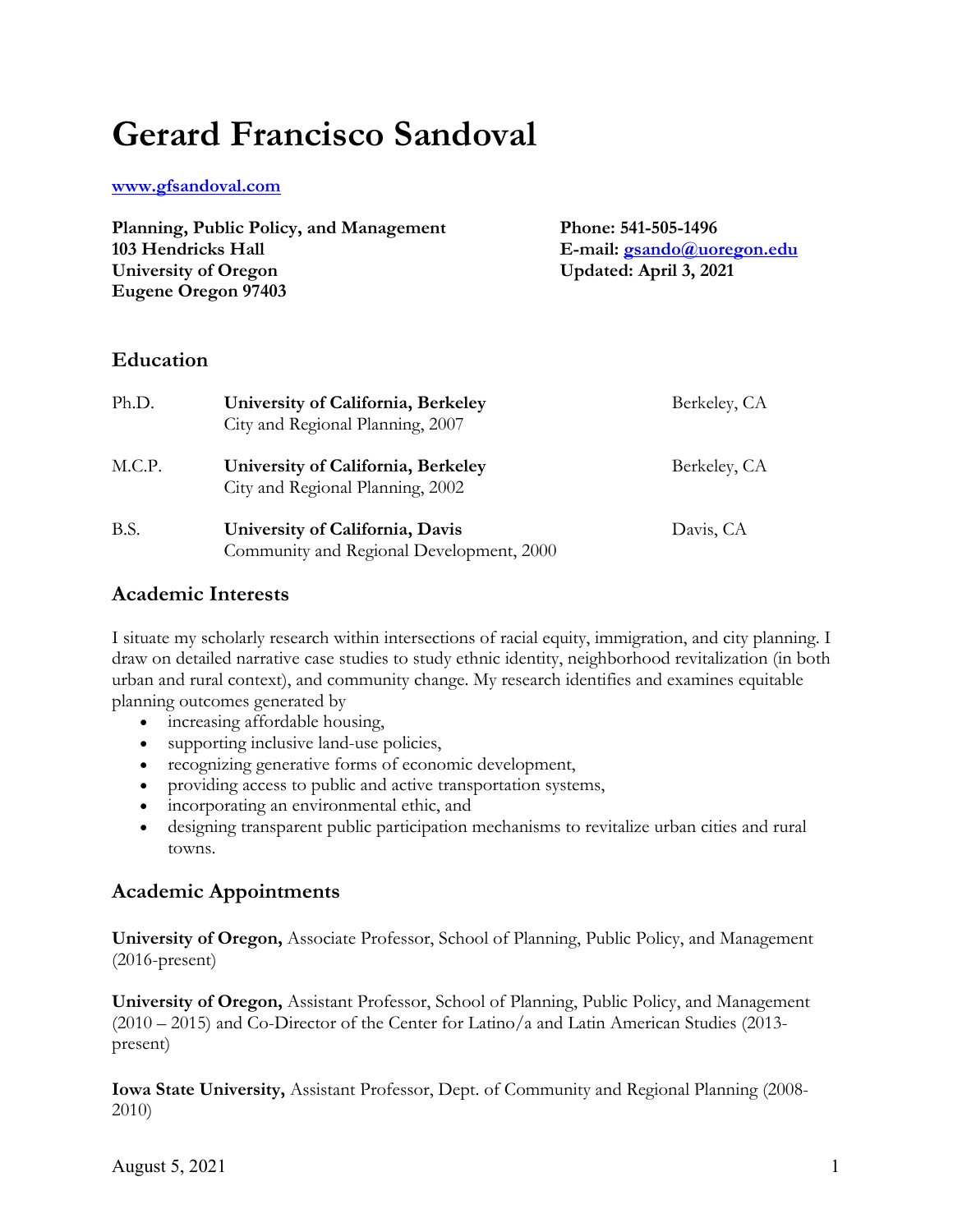# **Academic Publications**

## **Awards**

**Chester Rapkin Award**, 2014, best planning article in the Journal of Planning Education and Research, Association of Collegiate Schools of Planning (ACSP).

**Paul Davidoff Book Award**, 2013, honorable mention, Association of Collegiate Schools of Planning (ACSP).

**Barclay Gibbs Jones Award**, 2009, best dissertation in planning, Association of Collegiate Schools of Planning (ACSP)

## **Books**

Lindner, Christoph; Sandoval, Gerard. *Aesthetics of Gentrification: Seductive Spaces and Exclusive Communities in the Neoliberal City*. Amsterdam: Amsterdam University Press, 2021. The openaccess version can be downloaded from the OAPEN Library here: https://library.oapen.org/handle/20.500.12657/47041

Golub, Aaron; Hoffman, Melody; Lugo, Adonia; Sandoval, Gerardo. *Bicycle Justice and Urban Transformation: Biking for All?* New York: Routledge, 2016.

Sandoval, Gerardo. *Immigrants and the revitalization of Los Angeles: Development and change in MacArthur Park*. Amherst, NY: Cambria Press, 2010. (Recipient of the Association of Collegiate Schools of Planning 2013 Paul Davidoff Award, Honorable Mention).

## **Articles**

Sandoval, Gerardo; Rodine, Shawn. "Ranchitos: Immigrant integration via Latino sustainable agriculture". *Latino Studies Journal*, 18, (2020): 151–173

Sandoval, Gerardo. "Planning the Barrio: Ethnic Identity and Struggles over Transit-Oriented, Development-Induced Gentrification". *Journal of Planning Education and Research,* Online First (8-15- 2018). https://doi.org/10.1177/0739456X18793714

Lung-Amam, Willow and Sandoval, Gerardo. "A Right to Sanctuary: Supporting Immigrant Communities in an Era of Extreme Precarity", *Journal of Planning Theory and Practice,* 19, no. 3 (2018): 598-604.

Sandoval, Gerardo and Rongerude, Jane. "Telling a story that must be heard: Participatory indicators as tools for community empowerment". *Journal of Community Practice* 23, no. 3-4 (2015): 404-414.

Lung-Amam, Willow; Harwood, Stacy; Sandoval, Gerardo and Sen, Siddhartha. "Teaching equity and advocacy planning in a multicultural "Post-Racial" world." *Journal of Planning Education and Research* 35, no. 3 (2015): 337-342.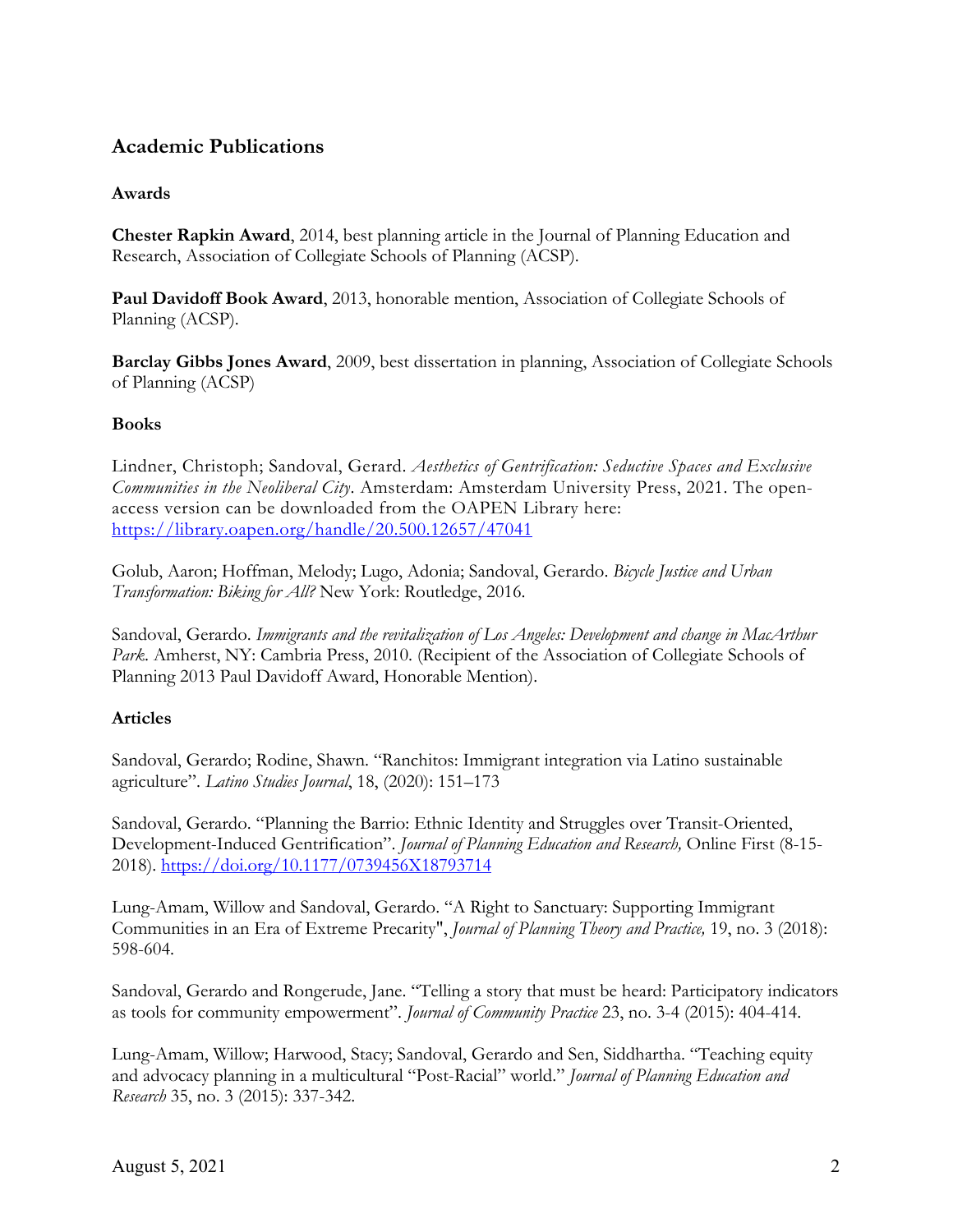Sandoval, Gerardo. "Immigrant integration models in "illegal" communities: Postville Iowa's shadow context." *Local Environment* 20, n. 6 (2015).

Olivos, Edward and Sandoval, Gerardo. "Latina/o identities, the racialization of work, and the global reserve army of labor: Becoming Latino in Postville, Iowa." *Ethnicities* 15, no. 2 (2015): 190- 210.

Main, Kelly and Sandoval, Gerardo. "Placemaking in a translocal receiving community: The relevance of place to identity and agency." *Urban Studies* 52, no. 1 (2015): 71-86.

Moseley, Cassandra; Sandoval, Gerardo and Davis, Emily J. "Comparing conditions of laborintensive forestry and fire suppression workers." *Society & Natural Resources* 27, no. 5 (2014): 540– 556.

Sandoval, Gerardo. "Shadow Transnationalism: Cross-Border networks and planning challenges of transnational unauthorized immigrant communities." *Journal of Planning Education and Research* 33, no. 2 (2013): 176–193. (Recipient of the Association of Collegiate Schools of Planning 2014 Chester Rapkin Award for best article).

Sandoval, Gerardo and Maldonado, Marta. "Latino Urbanism revisited: placemaking in new gateways and the urban-rural interface." *Journal of Urbanism: International Research on Placemaking and Urban Sustainability* 5, no. 2-3 (2012): 193–218.

Trabalzi, Ferro and Sandoval, Gerardo. "The exotic other: Latinos and the remaking of community identity in Perry, Iowa." *Community Development* 41, no. 1 (2010): 76–91.

Fujimoto, Isao and Sandoval, Gerardo. "Tapping into California's Central Valley's hidden wealth: Its rich cultural capital." *Asian American Law Journal, University of California* November (2006).

Sandoval, Gerardo. "Network power for social change: Grassroots organizing efforts via information technologies in California's Central Valley." *The Berkeley Planning Journal* 18 (2005).

Fujimoto, Isao and Sandoval, Gerardo. "The Central Valley Partnership: A collaborative multiethnic approach to organizing immigrant communities." *University of California, Davis Law Review* 38, no. 3 (2005): 1021–1047.

#### **Book Chapters**

Sandoval, F. Gerard; Citlali Sosa-Riddell; Ada Sosa-Riddell. "Chicana Neighborhood Activism: Gender, Race, and Sustainability", In *The Routledge Handbook of Sustainable Cities and Landscapes in the Pacific Rim*, edited by Yang, Yizhao; Taufen, Anne, London: Routledge, Forthcoming 2021.

Sandoval, F. Gerardo; Herrera, Roanel. "Latino Revitalization as 'Blight:' Generative Placemaking and Ethnic Cultural Resiliency in Woodburn, Oregon", In *The Routledge Handbook of Urban Resilience,*  edited by Michael A. Burayidi, Adriana Allen, John Twigg, Christine Wamsler, London: Routledge Press, 2019.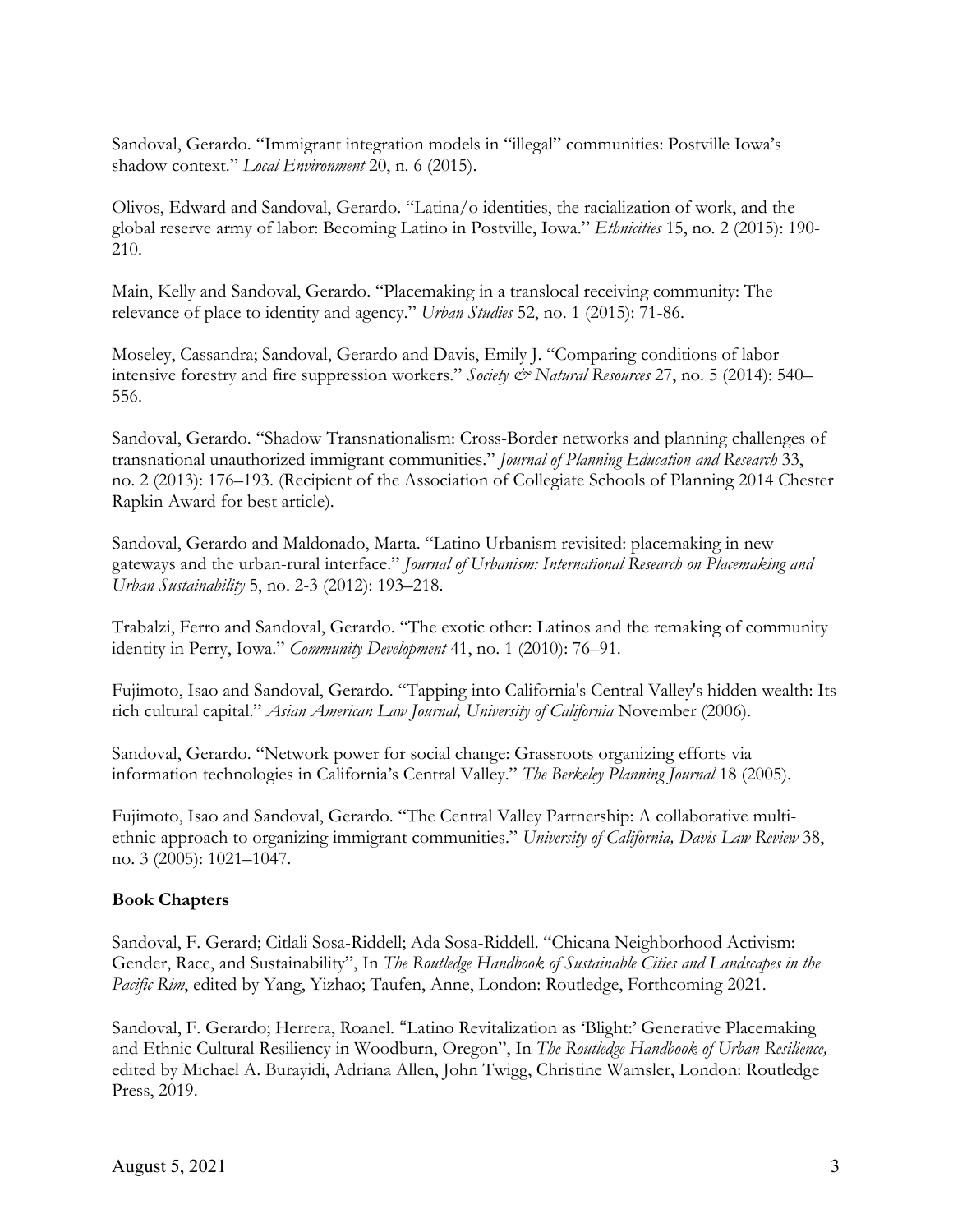Sandoval, F. Gerardo. "Chicano Park's urban imaginary: Ethnic ties bonded to place and redistributive urban justice", In *The Routledge Companion to Urban Imaginaries,* edited by Lindner, Christoph and Meissner, Miriam, London: Routledge Press, 2019.

Sandoval, Gerardo. "Transforming Transit Oriented Development (TOD) projects via immigrant led-revitalization: The MacArthur Park Case", In *Immigrants and Metropolitan Revitalization.* Edited by Thomas Sugrue and Domenic Vitiello, Philadelphia: University of Pennsylvania Press, 2017.

Rongerude, Jane and Sandoval, Gerardo. "From the table to the streets: Strategies for building a more inclusive collaboration process", In *Challenges to Collaboration in Environmental Governance: Barriers and Responses*, edited by Richard Margerum and Cathy Robinson, Elgar, Cheltenham, UK, 2016.

Sandoval, Gerardo and Hernandez, Luz. "Gender, transnationalism and empowerment in Postville, Iowa: Women with electronic shackles." In *Transbordering Latin Americas: Liminal Places, Cultures, and Powers (T)Here*. Edited by Clara Irazábal. London: Routledge, 2014.

Sandoval, Gerardo. "Transnational placemaking in small-town America." In *Diálogos: Placemaking in Latino communities*. Edited by Michael Rios and Leonardo Vazquez, New York: Routledge, 2012.

## **Professional Publications**

Sandoval, Gerardo. Book Review: Latino Placemaking and Planning: Cultural Resilience and Strategies for Reurbanization by Jesus Lara*. Journal of Urban Affairs,* 42:8, (2020) 1357-1359.

Sandoval, Gerardo. Book Review: Global Heartland: Displaced Labor, Transnational Lives and Local Placemaking by Faranak, Miraftab. *Journal of Planning Education and Research*, 41:1, (2019) 119- 120.

Sandoval, Gerardo. "Making Transit Oriented Development Work in Low-Income Latino Neighborhoods: A comparative case study of Boyle Heights, Los Angeles and Logan Heights, San Diego", National Institute for Transportation and Communities (NITC), December 2016. Project Number: NITC-RR-762.

Sandoval, Gerardo and Roanel Herrera. "Transit-Oriented Development and Equity in Latino Neighborhoods: A comparative case study of MacArthur Park (Los Angeles) and Fruitvale (Oakland)", National Institute for Transportation and Communities (NITC), May 2015. Project Number: 2012-544.

Sandoval, Gerardo. "Planning in the shadows: Unauthorized immigrants in Postville". *Progressive Planning*, No. 194, winter 2013.

Innes, Judith and Sandoval, Gerardo. "Turning businesspeople into environmentalists: The Sierra Business Council." (December 1st, 2004). Institute of Urban and Regional Development, UC Berkeley, IURD Working Paper Series. Paper, WP-2004-06.

Sandoval, Gerardo. Book Review: The Prospects of Cities by John Friedmann. *The Berkeley Planning Journal*, Volume 17, 2004.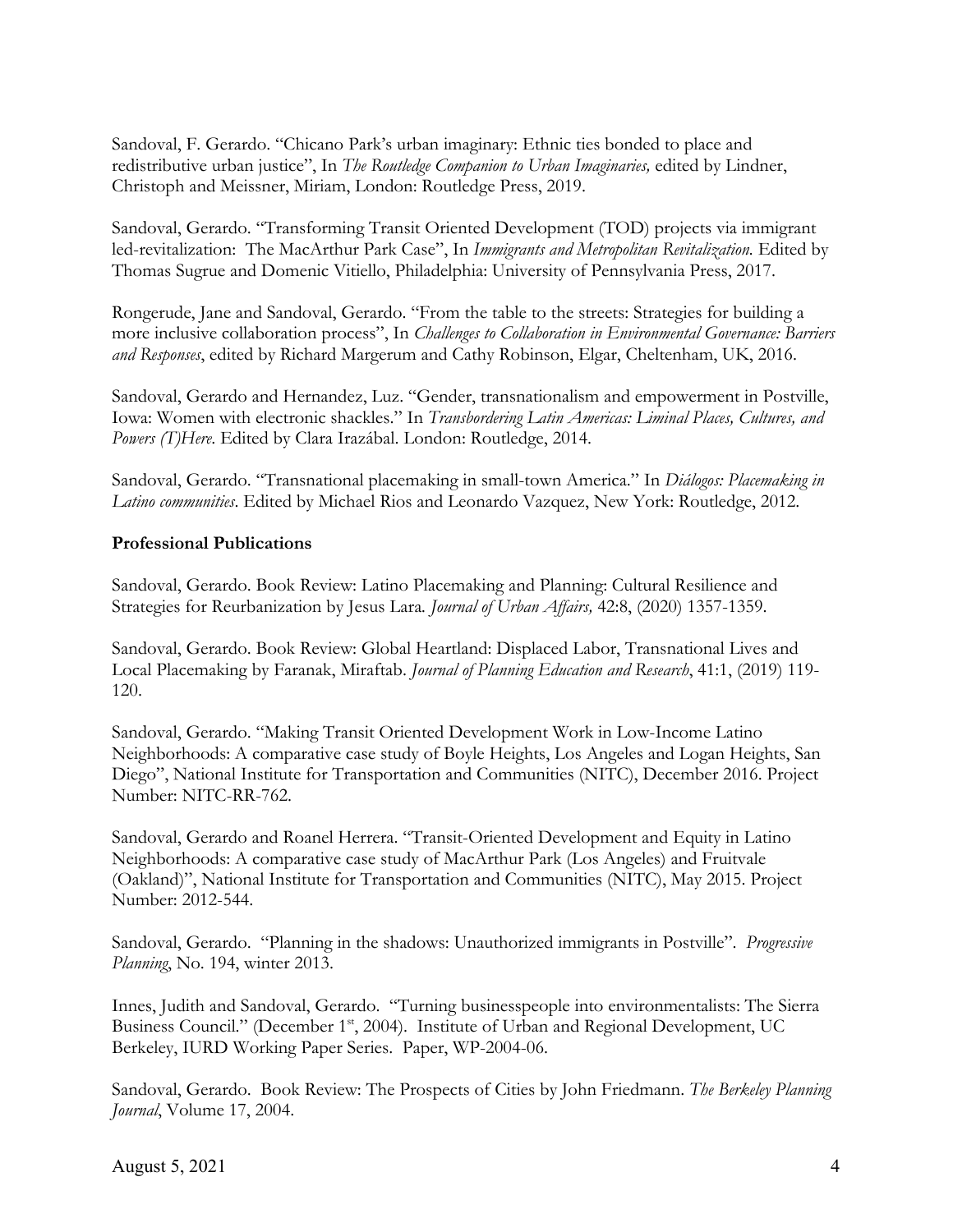# **Editorships of Academic Journals**

Journal of the American Planning Association (JAPA), *Review Editor*, 2019-2021

Journal of the American Planning Association (JAPA), *Editorial Board Member*, 2019-2024

Journal of Planning Education and Research (JPER), *Editorial Board Member*, 2019-2024

Journal of Planning Literature (JPL), *Editorial Board Member*, 2020-2025

# **Funded Research Grants**

Co-PI, United States Department of Agriculture, *Agriculture and Food Research Initiative*, "Advancing Rural Prosperity and Equity Through the New Forest Economy", 2021-2025, Funding: *\$88,000*

Team Member, Andrew W. Mellon Foundation, "Pacific Northwest Just Futures Institute for Racial and Climate Justice", 2021-2024, Funding: \$168,000

Team Member, The Ford Family Foundation, "The New Natural Resource Economy", 2017, Funding: \$10,000

PI, National Institute for Transportation and Communities Grant, "Developing a model for Transit Oriented Development in Latino Immigrant Communities: A National Study of Equity and TOD", 2013-2014, Funding: *\$50,000*

PI, National Institute for Transportation and Communities Grant, "Latino Immigrant Communities and Equity in Transit Oriented Development", 2012-2013, Funding: *\$84,000*

Co-PI, US Housing and Urban Development (HUD) Sustainable Communities Livability Grant with UO's Sustainable Cities Initiative and the Sightline Institute. "Developing Bottom-Up Equity Indicators in Lane County Oregon", 2011-2012, Funding: *\$58,000*

Co-PI, US Economic Development Administration Grant with UO Community Service Center (CSC), "Supporting Latino Small Businesses in Woodburn Oregon", University of Oregon, 2011-13, Grant supported a Community Planning Workshop via (CSC). Funding: *\$40,000*

# **Courses Taught at the University of Oregon**

PPPM 201: Introduction to Planning, Public Policy, and Management, Fall 2010, 2011, 2012

PPPM 616: Planning Theory and Ethics, Fall 2010-2021

PPPM 617: Human Settlements, Fall 2016-2021

PPPM 432/532: Justice and Urban Revitalization, Spring 2010-present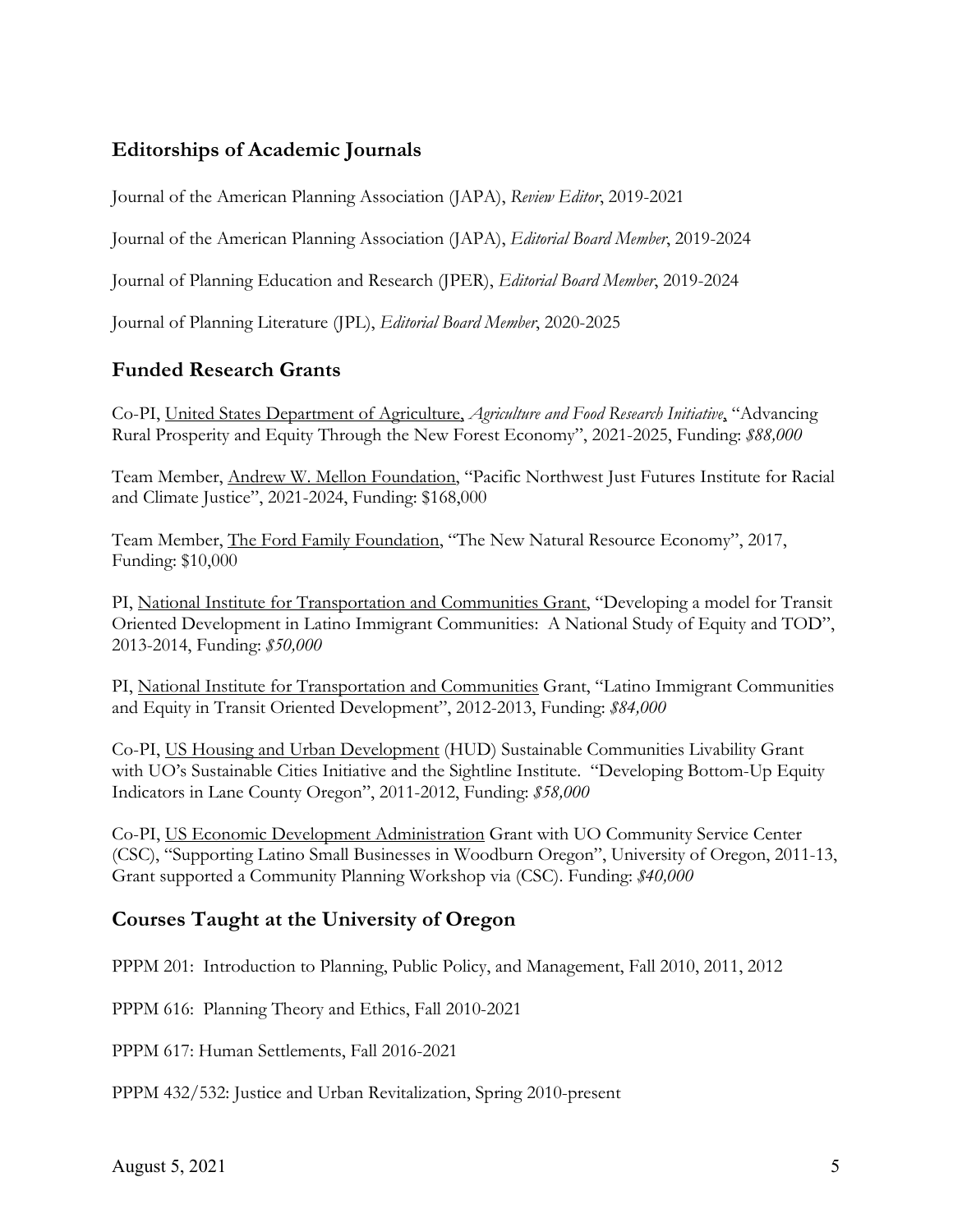PPPM 452/552: Public Participation in Diverse Communities, Winter 2011-2016

PPPM: 417/517: Bioregional Ecuador, UO Study Abroad Program, Summer 2012

PPPM: 407/507: Difference and Power in Institutions and Public Spaces, Summer 2014

AAA: 321: Inclusive Urbanism, Spring 2015

## **Scholarly Presentations**

#### **Invited Lectures**

Southern Illinois University Edwardsville, "Equity and Sustainability: Participatory Outreach Methods in Teaching and Researching Sustainability", April 19, 2019.

Cornell University, "Protecting the Barrio: Gentrification, Neighborhood Resistance, and Cultural Identity", Ithaca, NY, November 17, 2016.

California State University, Northridge, "Inclusive Transit Oriented Development: A Comparative Study of MacArthur Park (Los Angeles) and Fruitvale (Oakland)", Los Angeles, CA, February 24, 2016.

University of San Carlos - Guatemala, "Equity and Transit Oriented Development", Guatemala City, Guatemala, September 2015.

Institute for the Study of Societal Issues, UC Berkeley, "Shadow Transnationalism", Berkeley, California, February 24, 2015.

Social Science and Policy Forum, University of Pennsylvania, "Transforming Transit-Oriented Development (TOD) Projects via Immigrant Led Revitalization: The MacArthur Park Case", May 2, 2014, Philadelphia, Pennsylvania.

American University of Beirut, City Debates, "Informal Transnational Migrant Networks and the Creation of Shadow Places/Homes", Beirut, Lebanon, April 24-25, 2013.

Iowa University, Obermann Center, "Transnational Effects of Postville, Iowa, Immigration Raid", Iowa City, Iowa, April 26, 2012.

Willamette University, "Transnational Effects of the Postville, Iowa, Immigration Raid", Salem, OR, March 7, 2012.

Dartmouth College, Bildner Justice & Sustainability Talk: "A Broken Transnational Village: Postville, Iowa, and Guatemalan highland towns", May 5, 2010.

UC Berkeley, College of Environmental Design, "Transnationalism Revisited: Immigration and Labor in Postville Iowa", September 16, 2010.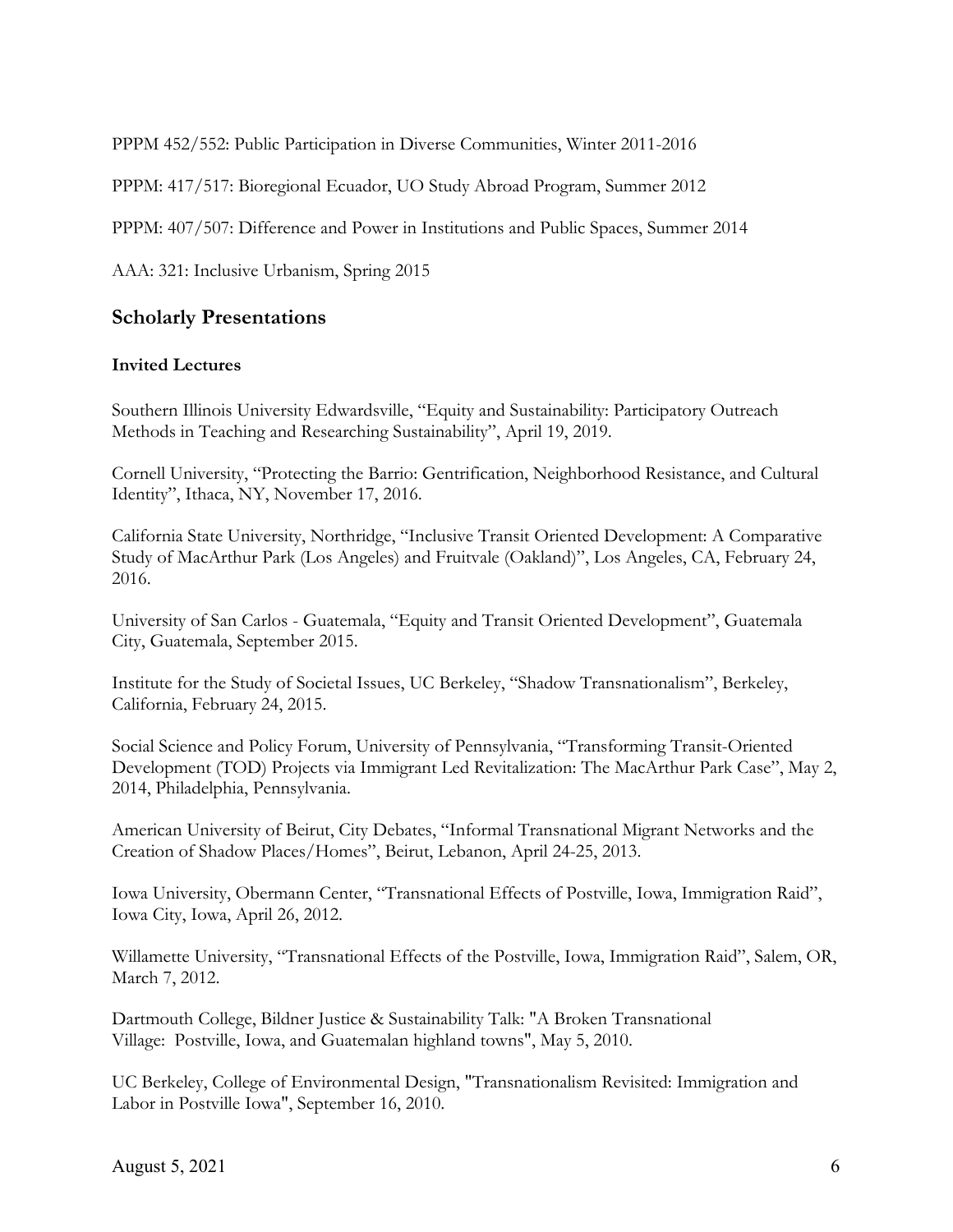Columbia University, Transnational Latin Americanisms, "Images of a Broken Transnational Village: Postville, Iowa, and Guatemalan highland towns". March 14, 2010.

#### **Academic Conferences**

Association of Collegiate Schools of Planning, "TransAtlantic Dialogue Session II: Immigration and Planning", October 26, 2019. Greenville, South Carolina.

Association of European Schools of Planning, "TransAtlantic Dialogue Session I: Immigration and Planning", July 10, 2019, Venice, Italy.

Association of Collegiate Schools of Planning, "A Right to Sanctuary: Supporting Immigrant Communities in an Era of Extreme Precarity", October 26, 2018, Buffalo, NY.

Association of European Schools of Planning, "TransAtlantic Dialogue Session: Emerging Issues in Planning Education within AESOP and ACSP", July 12, 2018, Gothenburg, Sweden.

Association of Collegiate Schools of Planning, "Chicana Neighborhood Activism: Gender, Race, and Urban Planning in the Barrio", October 6, 2017, Denver, Colorado.

Association of Collegiate Schools of Planning, "Resisting Transit Oriented Development Gentrification: The Boyle Heights (Los Angeles) and Chicano Park (San Diego) Cases", November 6, 2016, Portland, Oregon.

Latino/a Studies Association Conference, "Transportation Equity in Latino Communities", July 8, 2016, Pasadena, California.

Association of Collegiate Schools of Planning, "Equity and Transit Oriented Development", October 30, 2015, Houston, Texas.

American Planning Association, "Transit Oriented Development and Equity in Latino Neighborhoods", April 19, 2015.

Association of Collegiate Schools of Planning, "Teaching equity and advocacy planning in a multicultural 'Post-Racial' world", October 31, 2014, Philadelphia, Pennsylvania.

Women Transportation Conference – WTS , "Engaging Diverse Communities", May 16, 2014, Portland, Oregon.

Binational Conference on Border Issues, SDSU, "Immigrant workers' experiences from Guatemala to Iowa", December 6, 2013, Tijuana, Mexico.

Association of Collegiate Schools of Planning, "Immigrant Agency in Immigrant Receiving Communities: Understanding the Role of Place Attachment in a Transnational Community", November 3, 2012, Cincinnati, Ohio.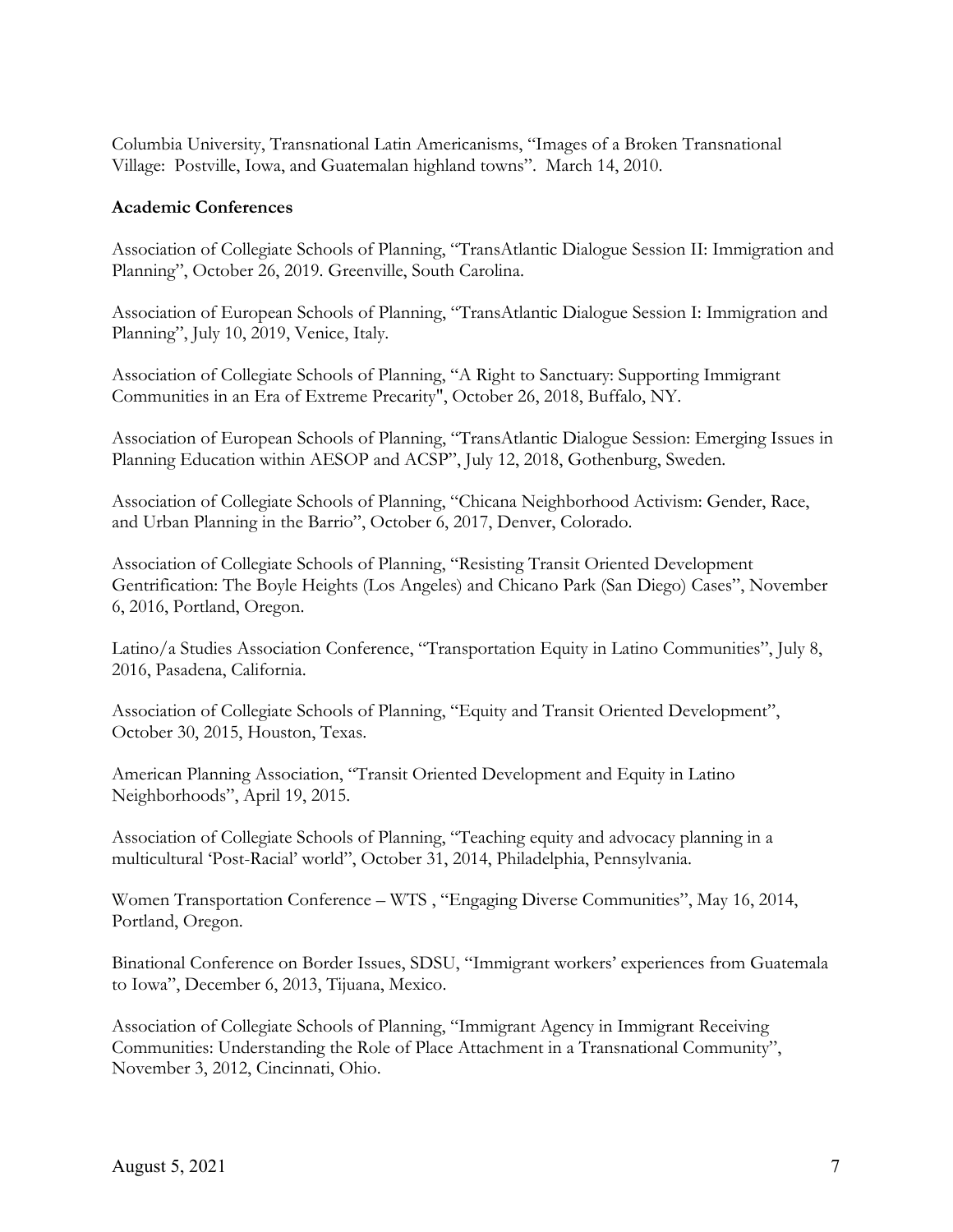Association of Collegiate Schools of Planning, "Latino Urbanism", October 13, 2011, Salt Lake City, Utah.

Rural Sociology and Community Development Society Conference, "Latino Urbanism Revisited: Placemaking in New Gateways and the Urban-Rural Interface", July 29-31, 2011, Boise, Idaho.

Association of Collegiate Schools of Planning, "A Broken Transnational Village: Postville, Iowa, and Guatemalan Highland Towns", October 8, 2010, Minneapolis, Minnesota.

Association of Collegiate Schools of Planning, "Immigrants and Revitalization: A Case Study of MacArthur Park in Los Angeles", October 1, 2009, Crystal City, Virginia.

# **Academic Honors & Awards**

College of Design Equity and Justice Faculty Fellow, University of Oregon, 2018-2021, *\$45,000*

Faculty Excellence in Teaching and Research, University of Oregon, 2017, *\$30,000*

Rev. Dr. Martin Luther King Jr. Award, University of Oregon, promoting diversity, social justice and equity at the University of Oregon, 2015

Cultural Competency Through Community Partnerships, University of Oregon Graduate School, *\$20,000*

Williams Council, University of Oregon, 2011, *\$15,000*

Americas Big Ideas, University of Oregon, 2011, *\$3,000*

Deans' Summer Research Award, University of Oregon, 2011, *\$4,000*

Berney Fund, University of Oregon, 2011, *\$9,000*

Center for Latino and Latin American Studies, Research Grant, University of Oregon, *\$2,000*, 2010

Center for Excellence in the Arts and Humanities Fellowship, Iowa State University, 2009, *\$5,000*

Institute for the Study of Social Change, Graduate Fellowship Program, UC Berkeley, 2006-2007

Center for Latino Policy, Research Grant, UC Berkeley, 2006

Graduate Opportunity Dissertation Fellowship, UC Berkeley, 2005-2006

International Computer Science Institute, UC Berkeley, Research Grant, 2003

Mentor Fellowship Award, UC Berkeley, 2003-2004

Graduate Opportunity Fellowship, UC Berkeley, 2002-2003 and 2004-2005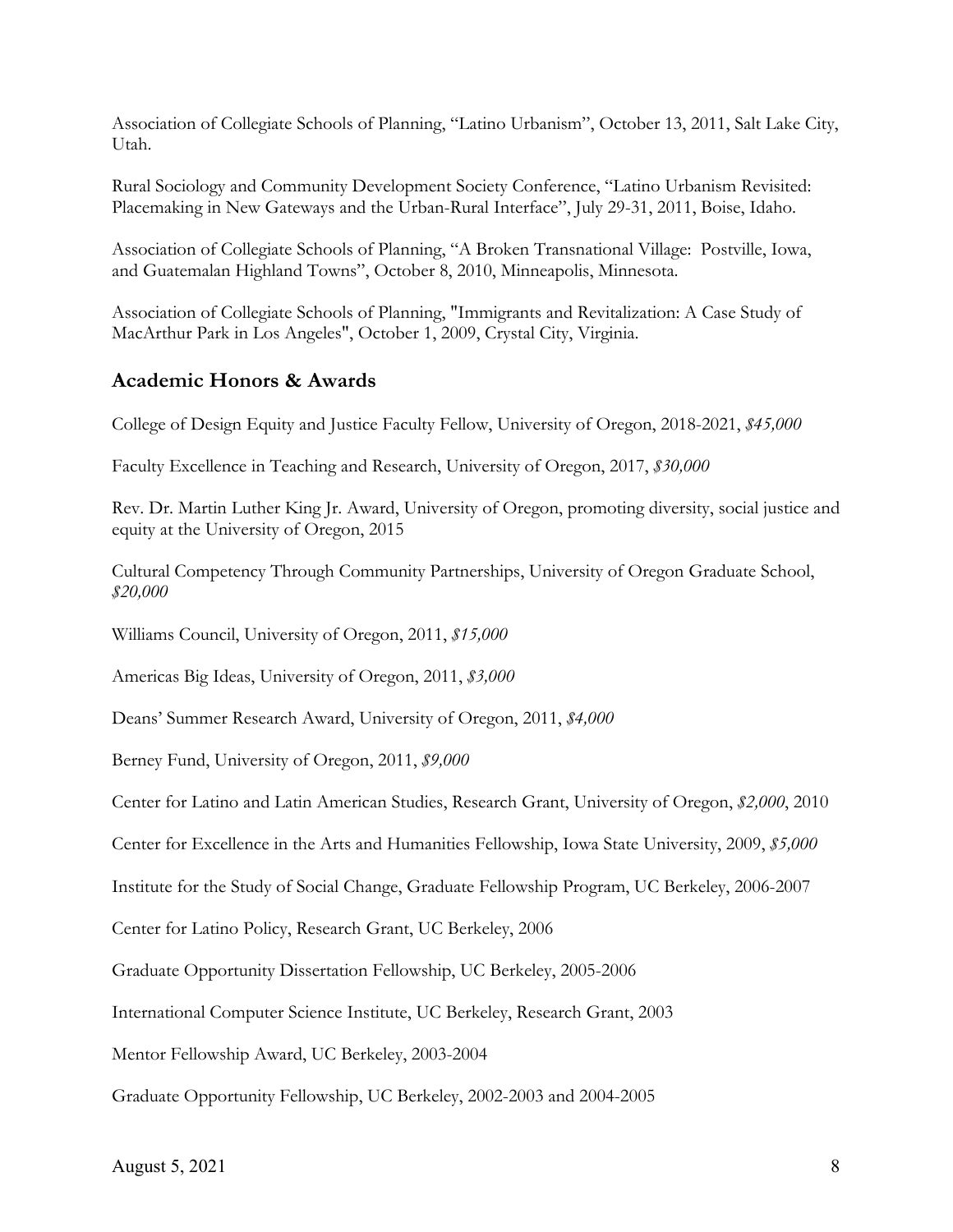Berkeley International House Fellowship, UC Berkeley, 2000-2001.

Outstanding Student Award, 1<sup>st</sup> Place, California Planning Foundation, 2001

Student of the Year, Dept. Community and Regional Development, UC Davis, 2000

Ronald McNair Program Scholar, UC Davis, 1998-2000

#### **Service Leadership**

#### **University Service (selected service)**

Senator, Faculty Senate, University of Oregon, 2019-2021, currently running for a second term Member, COVID-19 University Long-term Response Task Force, 2020-2021 Fellow, College of Design, Equity and Justice Fellowship, 2018-2021 Chair and Member, College of Design Equity and Inclusion Committee, 2012-2014, 2019-2021 Fellow, Center on Diversity and Community, Faculty Fellowship, 2020-2022 Member, PPPM Equity and Inclusion Committee, 2020-2022 Member, College of Design, Dean Search Committee, 2019-2020 Member, PPPM PhD Program Committee, 2020-ongoing Member, UO Faculty Excellence Award Selection Committee, 2017-2019 Member, PPPM Public Participation in Diverse Communities Faculty Search Committee, 2018-2019 Member, Historic Preservation Faculty, Search Committee, 2017-2019 Member, Historic Preservation Faculty Director, Search Committee, 2015-2016 Co-Director, Center for Latina/o and Latin American Studies, 2014-2017 Member, Center for Latina/o and Latin American Studies Executive Board, 2010-2013 Latin American Studies Committee, Advisory Board, 2011-2018 University Committee on International Studies, Advisory Board, 2011-2012 Member, UO President's Anti-racist Building Renaming Task Force, 2016-2017